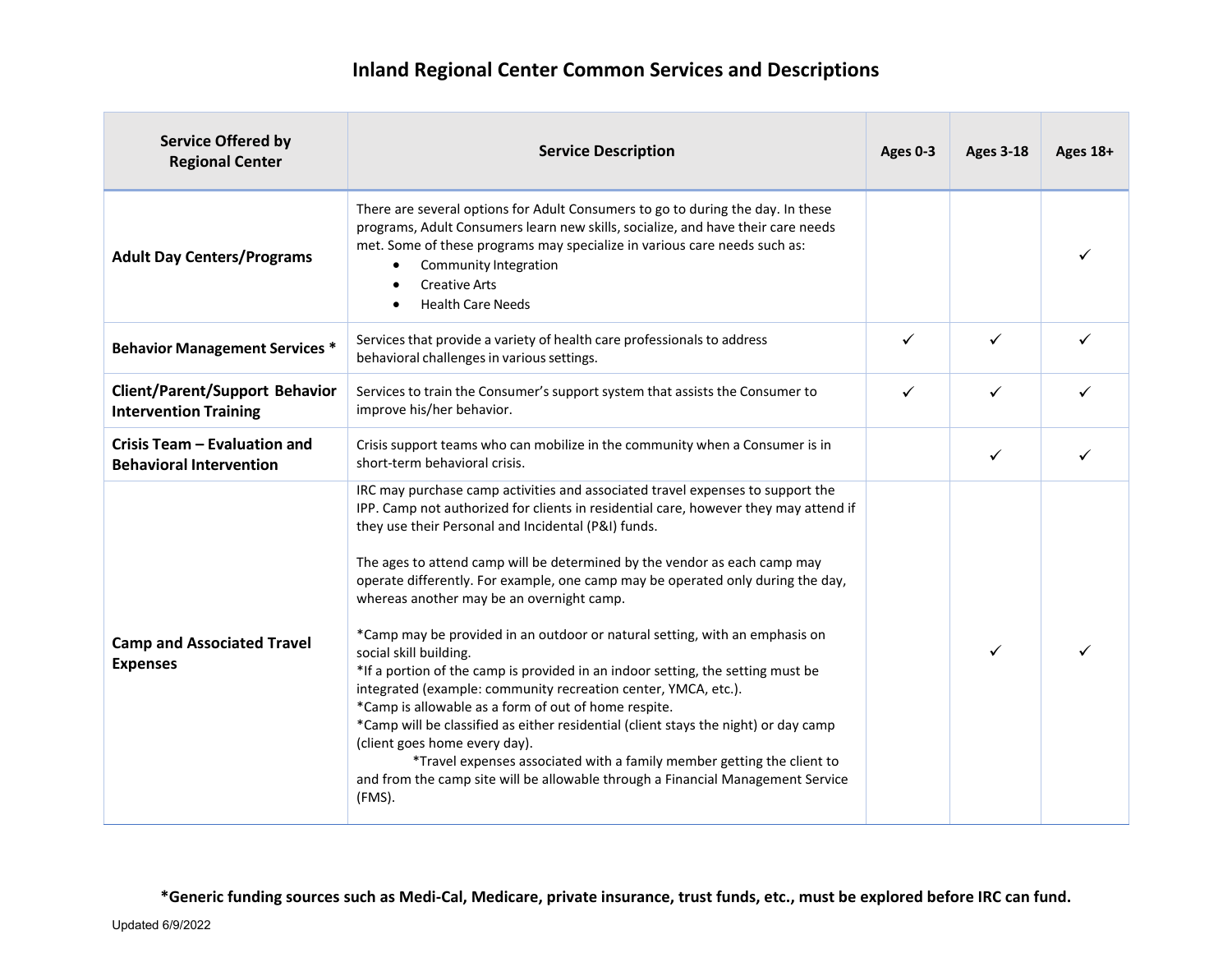| <b>Service Offered by</b><br><b>Regional Center</b> | <b>Service Description</b>                                                                                                                                                                                                                                                                                                                                                                                                                                                                                                                                                                                                                                                                                                                                                                                                  | Ages 0-3 | <b>Ages 3-18</b> | Ages 18+ |
|-----------------------------------------------------|-----------------------------------------------------------------------------------------------------------------------------------------------------------------------------------------------------------------------------------------------------------------------------------------------------------------------------------------------------------------------------------------------------------------------------------------------------------------------------------------------------------------------------------------------------------------------------------------------------------------------------------------------------------------------------------------------------------------------------------------------------------------------------------------------------------------------------|----------|------------------|----------|
| Durable Medical Equipment <sup>*</sup>              | Special medical equipment and medical related supplies for Consumers' medical<br>care needs. These products may include the following:<br><b>Diapers</b><br>Eyewear and hearing supplies<br>Mobility equipment such as walkers and wheelchairs<br>$\bullet$<br>Nutritional supplies<br>$\bullet$<br>Orthotics and prosthetics<br>$\bullet$<br>Positioning and adaptive equipment                                                                                                                                                                                                                                                                                                                                                                                                                                            |          | ✓                |          |
| <b>Early Start Therapeutic Services</b>             | Services focused on the therapeutic needs of children ages 0-3 years.                                                                                                                                                                                                                                                                                                                                                                                                                                                                                                                                                                                                                                                                                                                                                       | ✓        |                  |          |
| <b>Educational Services</b>                         | Educational Services for children ages 3 to 18 may be funded when the need has<br>been identified in the IPP and the following conditions have been met:<br>*The service is not available through the educational system and/or school district.<br>*All generic resources have been exhausted.<br>*The service is not a typical parent responsibility for minor children.<br>*The client's need for extraordinary care, services, supports and supervision, and<br>the need for timely access to this care has been considered.<br>*Educational Advocacy may be accessed once the CSC has attempted to resolve<br>any grievances and/or disputes with the client's School District via the IEP process.<br>*The purpose of this service is to provide the client with the enhanced advocacy<br>with mediation and appeals. |          | ✓                |          |
| <b>Employment Programs</b>                          | There are several services that focus in the areas of helping adult Consumers obtain<br>employment. There are various levels of supports to meet a Consumer's<br>employment needs. Some of the employment services may include the following:<br>Day programs that offer employment and training<br>Group-Focused Employment Services<br>Individualized Employment Services                                                                                                                                                                                                                                                                                                                                                                                                                                                 |          |                  |          |
| <b>Enhanced Service Coordination</b>                | Coordination of services at a 1 to 40 coordinator to consumer ratio for<br>consumers in underserved communities with low or no purchased services (POS).                                                                                                                                                                                                                                                                                                                                                                                                                                                                                                                                                                                                                                                                    |          |                  |          |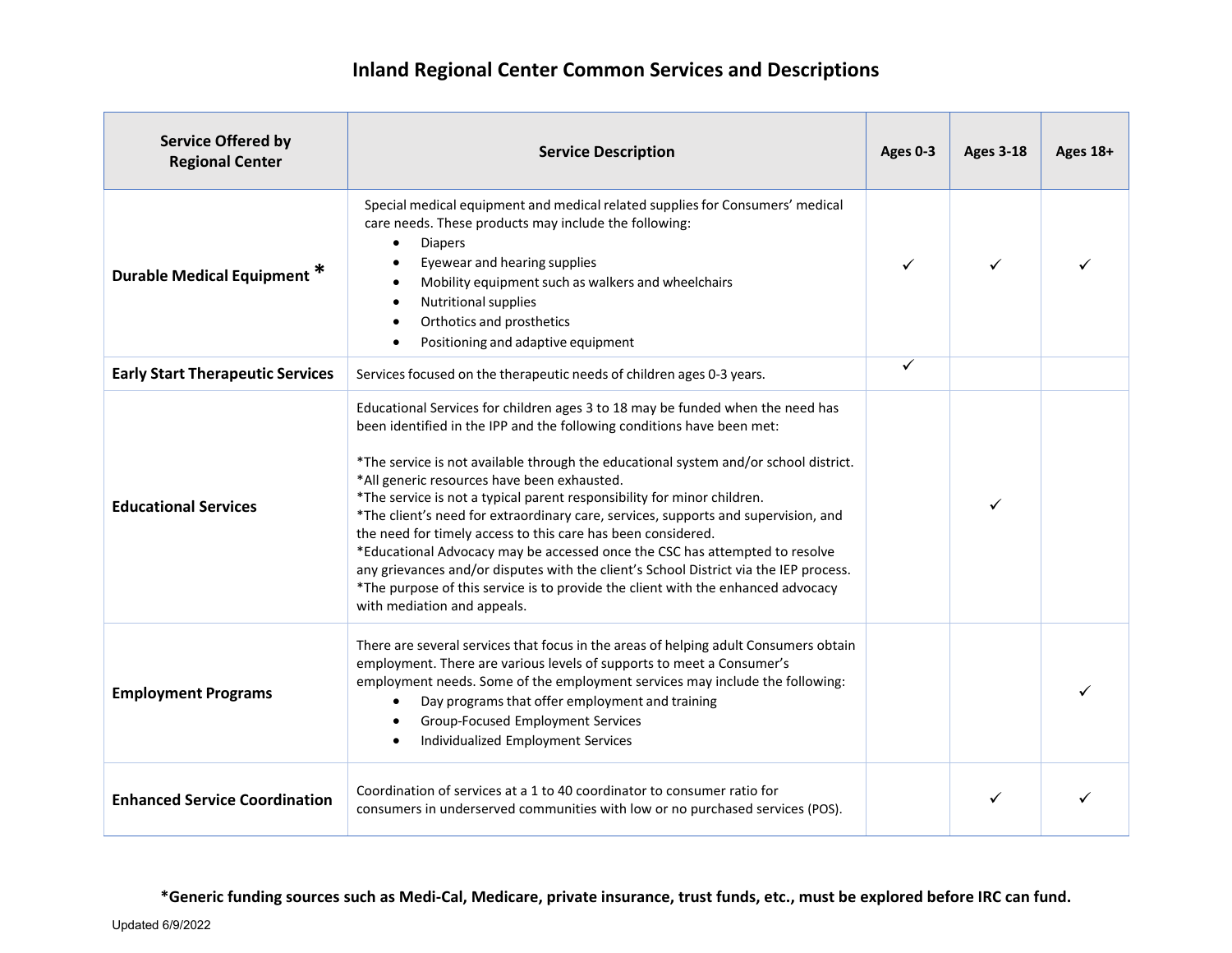| <b>Service Offered by</b><br><b>Regional Center</b> | <b>Service Description</b>                                                                                                                                                                                                | Ages 0-3     | <b>Ages 3-18</b> | Ages 18+ |
|-----------------------------------------------------|---------------------------------------------------------------------------------------------------------------------------------------------------------------------------------------------------------------------------|--------------|------------------|----------|
| <b>Family Home Agency</b>                           | Certified family homes where Consumers reside. The family helps Consumers<br>with day-to-day care needs and includes them in family activities.                                                                           |              |                  |          |
| <b>Health Care Facilities</b>                       | Facilities that provide skilled nursing services and inpatient care to Consumers who<br>would not be able to live on their own or in a care home due to the severity of their<br>care needs.                              | $\checkmark$ | ✓                |          |
| <b>Housing Support Services</b>                     | Services may be provided to Consumers to assist them with living on their own.<br>Some of these services may include:<br><b>Accessibility Services</b><br>٠<br>Payee Services<br><b>Parenting Support Services</b>        |              | ✓                |          |
| <b>Increase Community Access</b>                    | Regional centers can help Consumers become independent by learning how to<br>drive or help with modifying vehicles to fit their needs. Some of these services may<br>include:<br><b>Vehicle Modification</b><br>$\bullet$ |              |                  |          |
| <b>Independent Living Services</b>                  | Functional skills training for Adult Consumers to acquire or maintain skills to live<br>independently in his or her own home. Services may be provided in the home of<br>a parent, family member, or other person.        |              |                  |          |
| <b>Infant Development Services *</b>                | Services designed to aid in the developmental needs of children ages 0-3 years.                                                                                                                                           | ✓            |                  |          |
| <b>Mobility Training</b>                            | Services to help Consumers learn to use public transportation in their community.<br>This can help increase independence in the community.                                                                                |              |                  |          |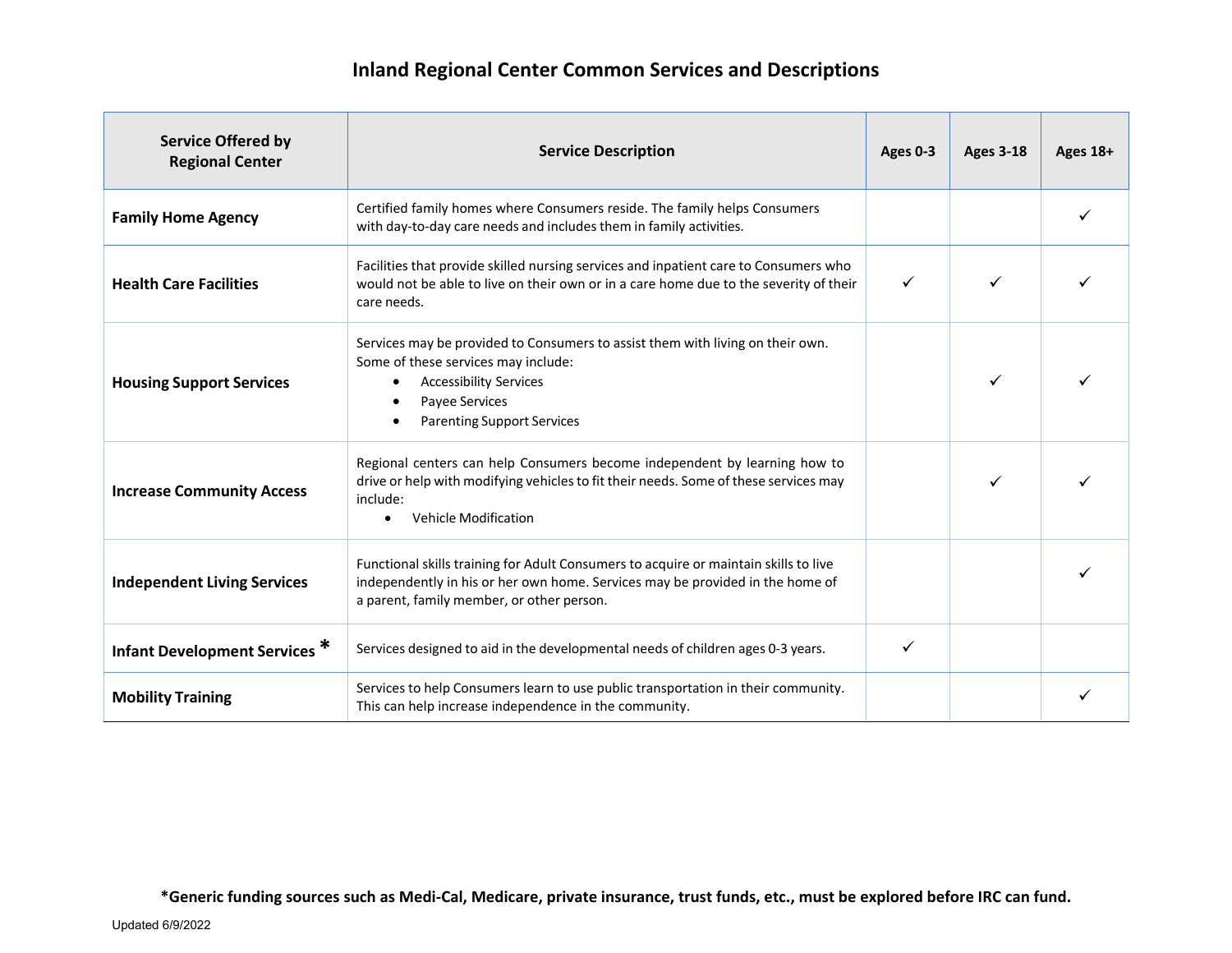## **Inland Regional Center Common Services and Descriptions**

| <b>Service Offered by</b><br><b>Regional Center</b> | <b>Service Description</b>                                                                                                                                                                                                                                                                                                                                                                                                                                                                                                                                                                                                                                                   | Ages 0-3 | <b>Ages 3-18</b> | Ages 18+ |
|-----------------------------------------------------|------------------------------------------------------------------------------------------------------------------------------------------------------------------------------------------------------------------------------------------------------------------------------------------------------------------------------------------------------------------------------------------------------------------------------------------------------------------------------------------------------------------------------------------------------------------------------------------------------------------------------------------------------------------------------|----------|------------------|----------|
| <b>Non-Medical Therapies</b>                        | IRC may purchase specialized recreational therapies and training for clients and<br>their families to support the IPP.<br>*Programs must be designed to increase and improve a client's interpersonal and<br>social skill level.<br>*A vendor must be credentialed or licensed as required to practice in the field of<br>therapy offered, if applicable.<br>* Vendors should provide the service in an integrated community setting, as much<br>as possible.<br>*Examples of non-medical therapies can include but are not limited to:<br>Art<br>Dance<br><b>Music</b><br>Equestrian<br>Other programs and therapies that allow for interpersonal and social skill building |          | ✓                |          |
| <b>Out-of-Home Respite Services</b>                 | Services that provide a break to the family or caregiver from the daily care<br>needs of a Consumer. This respite occurs outside of the family home.                                                                                                                                                                                                                                                                                                                                                                                                                                                                                                                         |          | ✓                |          |
| Pharmaceutical Services <sup>*</sup>                | Services that allow regional centers to purchase medications for Consumers when<br>they are unable to access health care insurance.                                                                                                                                                                                                                                                                                                                                                                                                                                                                                                                                          | ✓        | ✓                |          |
| <b>Residential Care Homes</b>                       | Care homes that provide a safe place for Consumers to live. They are licensed<br>homes that have 24-hour support staff. There are several different kinds of care<br>homes that support the unique needs of each Consumer. Some of these homes<br>may include:<br>Behavioral care needs<br>Children and Adult care homes<br>Elder care needs<br>$\bullet$<br>Medical care needs<br>$\bullet$                                                                                                                                                                                                                                                                                 | ✓        | ✓                |          |
| <b>Respite Services - In-Home</b>                   | Services provided in the family home that enable a caregiver or family member<br>to take a break from the daily care needs of the Consumer. Services may be<br>provided by an adult family member, a friend, another person, or a respite<br>provider from a contracted service provider. Family, friend, or other person may<br>only provide services upon clearance of the hiring process.                                                                                                                                                                                                                                                                                 |          | ✓                |          |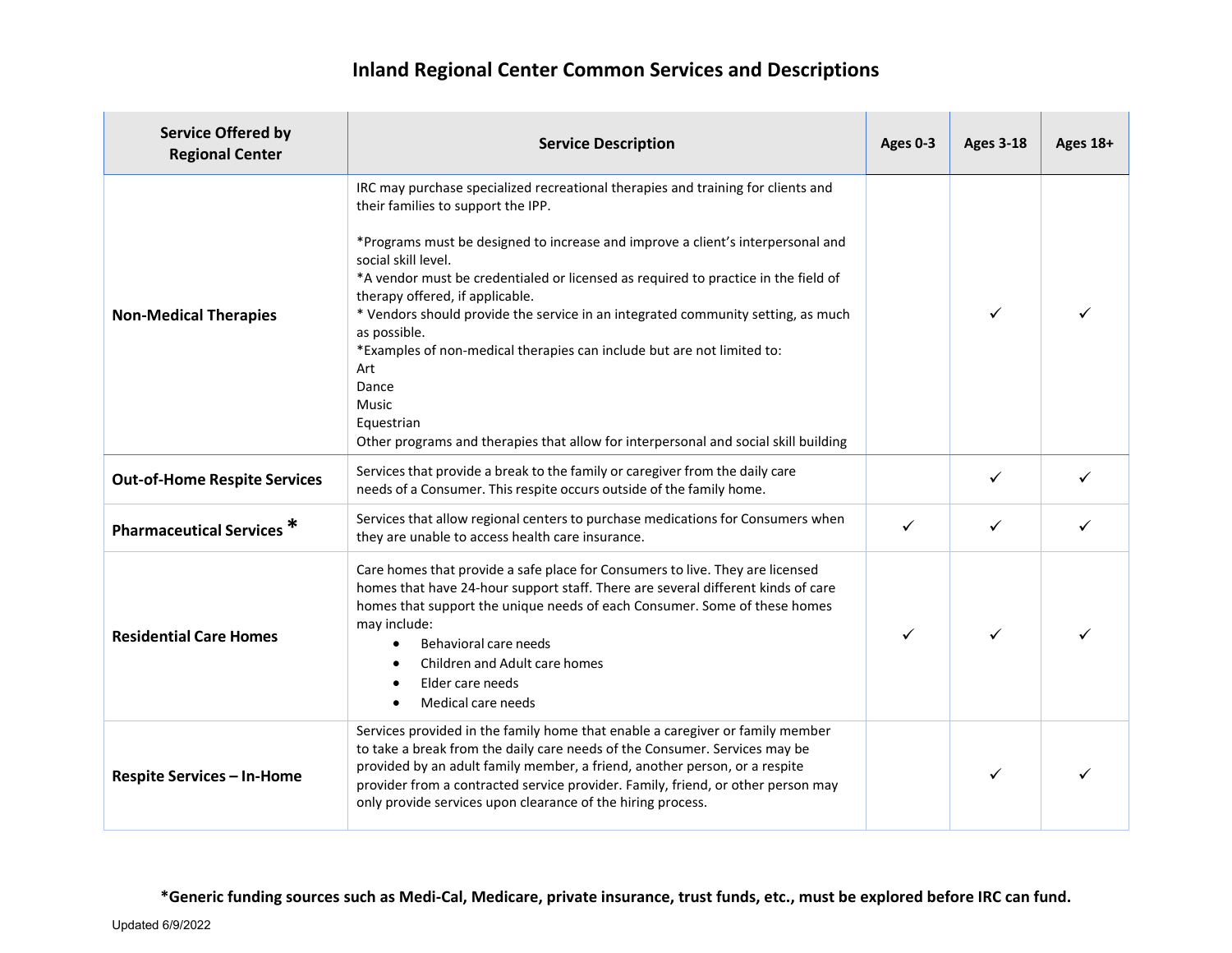## **Inland Regional Center Common Services and Descriptions**

| <b>Service Offered by</b><br><b>Regional Center</b> | <b>Service Description</b>                                                                                                                                                                                                                                                                                                                                                                                                                                                                                                                                                                                                                                                                                                                                | Ages 0-3 | <b>Ages 3-18</b> | Ages 18+ |
|-----------------------------------------------------|-----------------------------------------------------------------------------------------------------------------------------------------------------------------------------------------------------------------------------------------------------------------------------------------------------------------------------------------------------------------------------------------------------------------------------------------------------------------------------------------------------------------------------------------------------------------------------------------------------------------------------------------------------------------------------------------------------------------------------------------------------------|----------|------------------|----------|
| <b>Self-Determination</b>                           | Program options for child and adult Consumers that provide freedom, control,<br>and responsibility in choosing services and supports to help meet their needs.                                                                                                                                                                                                                                                                                                                                                                                                                                                                                                                                                                                            |          | ✓                |          |
| <b>Specialized Transportation</b>                   | Regional centers offer a variety of options to help Consumers access the<br>community when they are unable to do so on their own. Some of these options<br>may include:<br>Family member paid transportation<br>$\bullet$<br>Non-medical transportation<br>Public transportation, such as a city bus                                                                                                                                                                                                                                                                                                                                                                                                                                                      | ✓        | ✓                |          |
| <b>Social Recreation</b>                            | Socialization Training Program is intended to provide socialization and recreational<br>opportunities to clients served by IRC with appropriate structured socialization and<br>recreational activities based on the client's needs, interests and goals identified in<br>the IPP for ages three and up once the client graduates Early Start.<br>*Socialization programs will provide in-the-moment coaching and facilitation to<br>promote inclusion and skill development.<br>*Activities should enhance and develop meaningful interpersonal relationships and<br>integration opportunities by accessing public recreation and leisure facilities.<br>*Socialization Training will not supplant services available from the local school<br>district. |          | ✓                |          |
| <b>Supplemental Program</b><br><b>Supports</b>      | Additional staff that are added to a Consumer's support system when they are in<br>crisis or need additional supports to continue using the services they are<br>receiving. These services are typically in place temporarily until the Consumer is<br>no longer in need. These supports may be used in the following areas:<br>Community<br>$\bullet$<br>Day Program<br>Residential                                                                                                                                                                                                                                                                                                                                                                      |          |                  |          |
| <b>Supported Living Services</b>                    | Services provided to Consumers who live on their own who may need up to 24-hour<br>support.                                                                                                                                                                                                                                                                                                                                                                                                                                                                                                                                                                                                                                                               |          |                  |          |